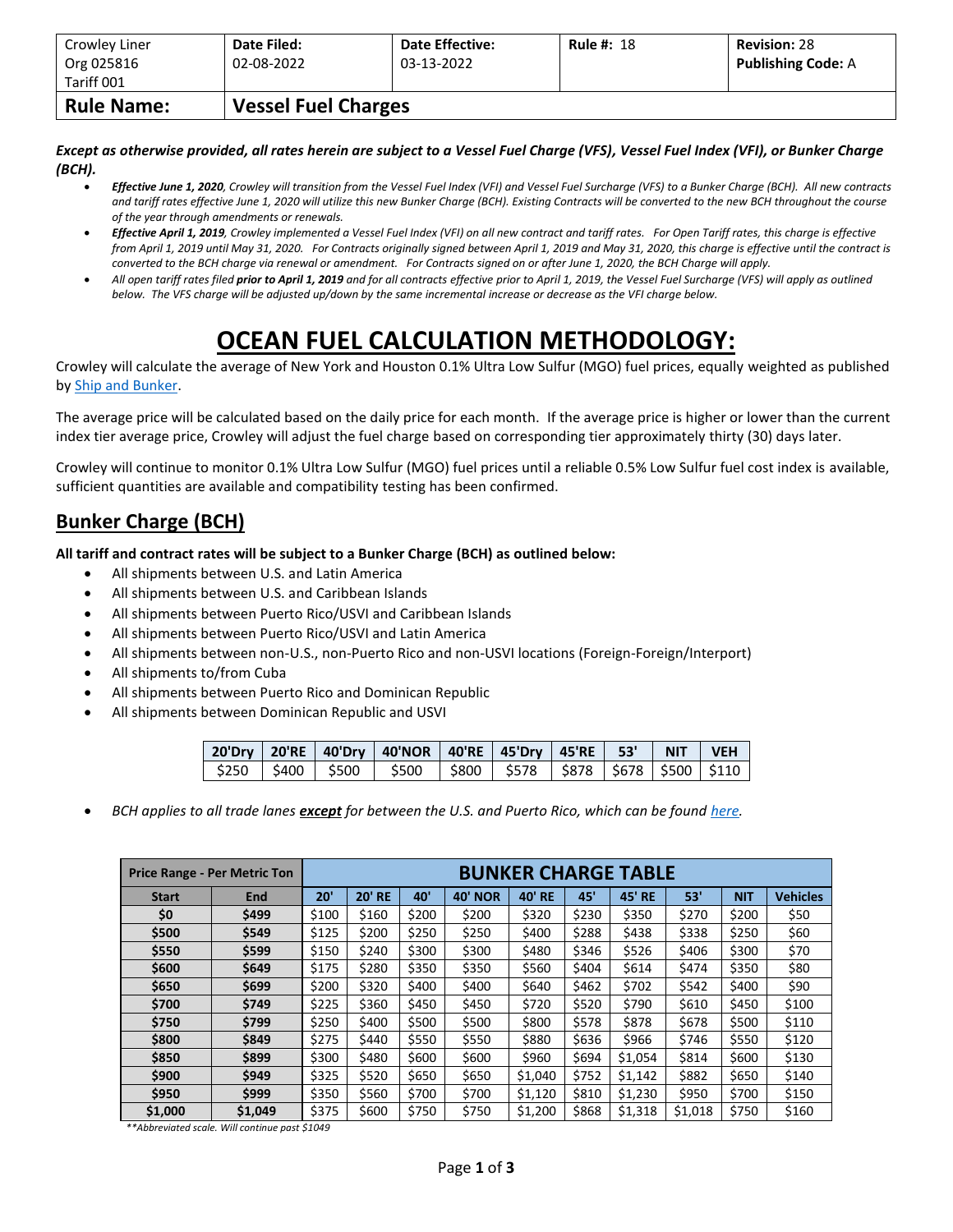| Crowley Liner            | Date Filed:                | <b>Date Effective:</b> | <b>Rule #: 18</b> | <b>Revision: 28</b>       |
|--------------------------|----------------------------|------------------------|-------------------|---------------------------|
| Org 025816<br>Tariff 001 | 02-08-2022                 | 03-13-2022             |                   | <b>Publishing Code: A</b> |
| <b>Rule Name:</b>        | <b>Vessel Fuel Charges</b> |                        |                   |                           |

## **Vessel Fuel Index (VFI)**

**All tariff and contract rates will be subject to a Vessel Fuel Index (VFI) charge as outlined below:**

- All shipments between U.S. and Latin America
- All shipments between U.S. and Caribbean Islands
- All shipments between Puerto Rico/USVI and Caribbean Islands
- All shipments between Puerto Rico/USVI and Latin America
- All shipments between non-U.S., non-Puerto Rico and non-USVI locations (Foreign-Foreign/Interport)
- All shipments to/from Cuba
- All shipments between Puerto Rico and Dominican Republic
- All shipments between Dominican Republic and USVI

|  | 20'Dry   20'RE   40'Dry   40'NOR   40'RE   45'Dry   45'RE     53'     NIT   VEH |  |  |  |
|--|---------------------------------------------------------------------------------|--|--|--|
|  | \$475   \$678   \$950   \$950  \$1,355  \$1,082  \$1,507  \$1,272  \$950  \$148 |  |  |  |

• *VFI applies to all trade lanes except for between the U.S. and Puerto Rico, which can be foun[d here.](https://www.crowley.com/logistics/resources/rates-tariffs/stb/#18-1-vessel-fuel-surcharge-between-the-continental-us-and-puerto-rico)*

|              | <b>Price Range - Per Metric Ton</b> |       |               |         | VESSEL FUEL INDEX TABLE |         |         |               |         |            |                 |
|--------------|-------------------------------------|-------|---------------|---------|-------------------------|---------|---------|---------------|---------|------------|-----------------|
| <b>Start</b> | <b>End</b>                          | 20'   | <b>20' RE</b> | 40'     | <b>40' NOR</b>          | 40' RE  | 45'     | <b>45' RE</b> | 53'     | <b>NIT</b> | <b>Vehicles</b> |
| \$0          | \$499                               | \$325 | \$438         | \$650   | \$650                   | \$875   | \$734   | \$979         | \$864   | \$650      | \$88            |
| \$500        | \$549                               | \$350 | \$478         | \$700   | \$700                   | \$955   | \$792   | \$1,067       | \$932   | \$700      | \$98            |
| \$550        | \$599                               | \$375 | \$518         | \$750   | \$750                   | \$1,035 | \$850   | \$1,155       | \$1,000 | \$750      | \$108           |
| \$600        | \$649                               | \$400 | \$558         | \$800   | \$800                   | \$1,115 | \$908   | \$1,243       | \$1,068 | \$800      | \$118           |
| \$650        | \$699                               | \$425 | \$598         | \$850   | \$850                   | \$1,195 | \$966   | \$1,331       | \$1,136 | \$850      | \$128           |
| \$700        | \$749                               | \$450 | \$638         | \$900   | \$900                   | \$1,275 | \$1,024 | \$1,419       | \$1,204 | \$900      | \$138           |
| \$750        | \$799                               | \$475 | \$678         | \$950   | \$950                   | \$1,355 | \$1,082 | \$1,507       | \$1,272 | \$950      | \$148           |
| \$800        | \$849                               | \$500 | \$718         | \$1,000 | \$1,000                 | \$1,435 | \$1,140 | \$1,595       | \$1,340 | \$1,000    | \$158           |
| \$850        | \$899                               | \$525 | \$758         | \$1,050 | \$1,050                 | \$1,515 | \$1,198 | \$1,683       | \$1,408 | \$1,050    | \$168           |
| \$900        | \$949                               | \$550 | \$798         | \$1,100 | \$1,100                 | \$1,595 | \$1,256 | \$1,771       | \$1,476 | \$1,100    | \$178           |
| \$950        | \$999                               | \$575 | \$838         | \$1,150 | \$1,150                 | \$1,675 | \$1,314 | \$1,859       | \$1,544 | \$1,150    | \$188           |
| \$1,000      | \$1,049                             | \$600 | \$878         | \$1,200 | \$1,200                 | \$1,755 | \$1,372 | \$1,947       | \$1,612 | \$1,200    | \$198           |

*\*\*Abbreviated scale. Will continue past \$1049*